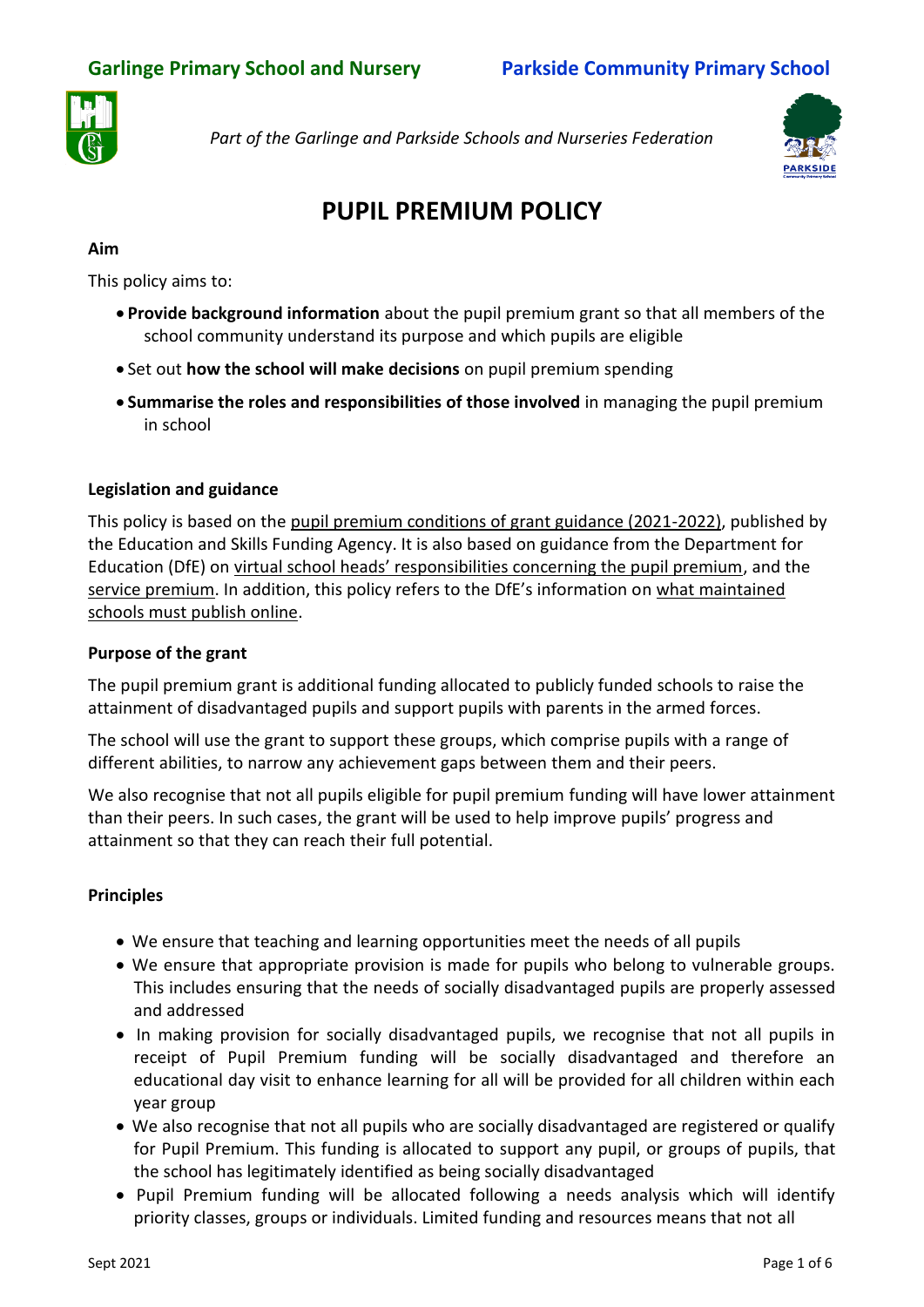children receiving free school meals will be in receipt of Pupil Premium interventions at one time

 We believe that the correct and appropriate use of Pupil Premium funding will have a positive effect on the education of all of our children

#### **How pupil premium funding is spent**

Across the federation, we have high aspirations and ambitions for our children and we believe that no child should be left behind. We strongly believe that it is not about where you come from but your passion and thirst for knowledge, and your dedication and commitment to learning that make the difference between success and failure.

We are determined to ensure that our children are given every chance to realise their full potential. Pupil Premium funding, along with allocations made from the school's own budget will help ensure this money is spent to maximum effect.

The Governors, Senior Leadership Team (SLT) and all members of teaching staff monitor the attainment and progress of children very carefully. All children's attainment and progress is discussed at termly progress meetings and where additional support is deemed necessary, Pupil Premium is frequently used to increase the opportunities that we are able to offer.

Funding is predominantly targeted at the improvement in attainment and progress in English and Maths as well as pupil well-being, however the school recognises the need to provide a varied and stimulating curriculum, and provides opportunities to all of our children using Pupil Premium.

Our teachers are accountable for pupils' attainment, progress and outcomes (Teacher Standards). We have high expectations of our teachers and provide them with a strong level of support and professional development opportunities to constantly improve their practice.

We have embedded a robust monitoring system based on termly tracking to ensure that all pupils achieve at least expected progress. Pupils identified as not making expected progress are rapidly identified and strategies put in place to address under performance.

Where it is identified that a class/group is achieving well then a percentage of children are identified as a focus group for above expected progress, with an emphasis on Pupil Premium. The school has focused on developing teachers' skills in assessment and methods of teaching that effectively meet the needs of groups and individuals for next step learning.

#### **Pupil Premium Spending (Provision):**

Our Pupil Premium funding is used to provide a range of additional support for our children and these interventions, along with quality first teaching, have started to have a positive impact on children's attainment and self-belief.

Through targeted interventions we are working hard to eliminate barriers to learning and progress. One of the school's aims is to ensure that ALL groups of pupils make good progress in order to reach age related expectations as they move through the school.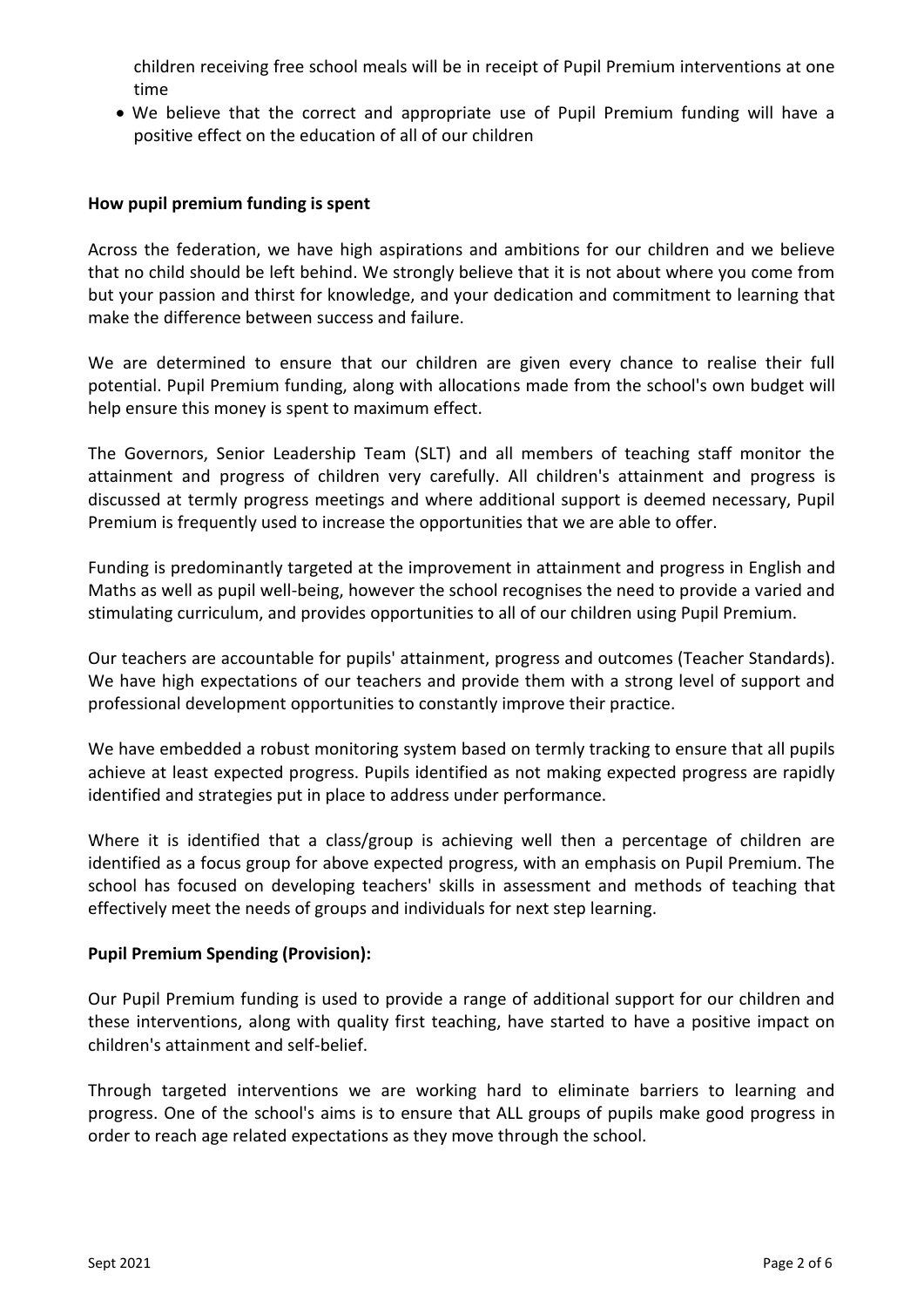Examples of some of the provision that Governors will consider include:

- Reducing class sizes thus improving opportunities for effective AfL and accelerating progress through a smaller adult to pupil ratio
- Providing small group work with a well-qualified teaching assistant focussed on overcoming gaps in learning
- 1-1 support and after school tuition
- Employ a FLO
- Additional teaching and learning opportunities provided through learning mentors, trained TAs or external agencies
- Educational day visits at no cost to parents/carers
- **IF** Instrument tuition and loan at no cost to parents/carers
- Subsidised or free Breakfast Club
- Additional lunchtime support throughout the school
- School minibus, to assist with transport difficulties
- **Speech and Language teaching assistant**
- Additional support to develop children's SEMH
- **CDP to improve quality first teaching**
- **Investment in resources**
- Extra-curricular clubs at lunchtime and afterschool

We will publish our strategy on the school's use of the pupil premium in each academic year on the school website, in line the DfE's requirements on what maintained schools must publish online and using the templates on GOV.UK.

- All of our work through the Pupil Premium will be aimed at accelerating progress; moving children to at least age related expectations. Initially this will be in Spoken Language, English and Maths
- Pupil Premium resources may also be used to target able children in receipt of funding to exceed age related expectations

#### **How will the school measure the impact of the Pupil Premium?**

To monitor progress and attainment, new measures have been included in the performance tables that will capture the achievement of pupils covered by the Pupil Premium. The usual cycle of data collection and the monitoring and tracking of the cohort's attainment, will be used to inform pupil progress and enable the early identification of need, support and appropriate intervention.

The school will review the impact of actions taken and will plan for how the funding will be specifically allocated. When selecting pupils for Pupil Premium target groups, the school will look at all pupils across the school. There are some pupils who are not eligible for Pupil Premium who will benefit from these groups if their needs are similar and we believe progress can be made towards individual targets.

#### **Eligible pupils**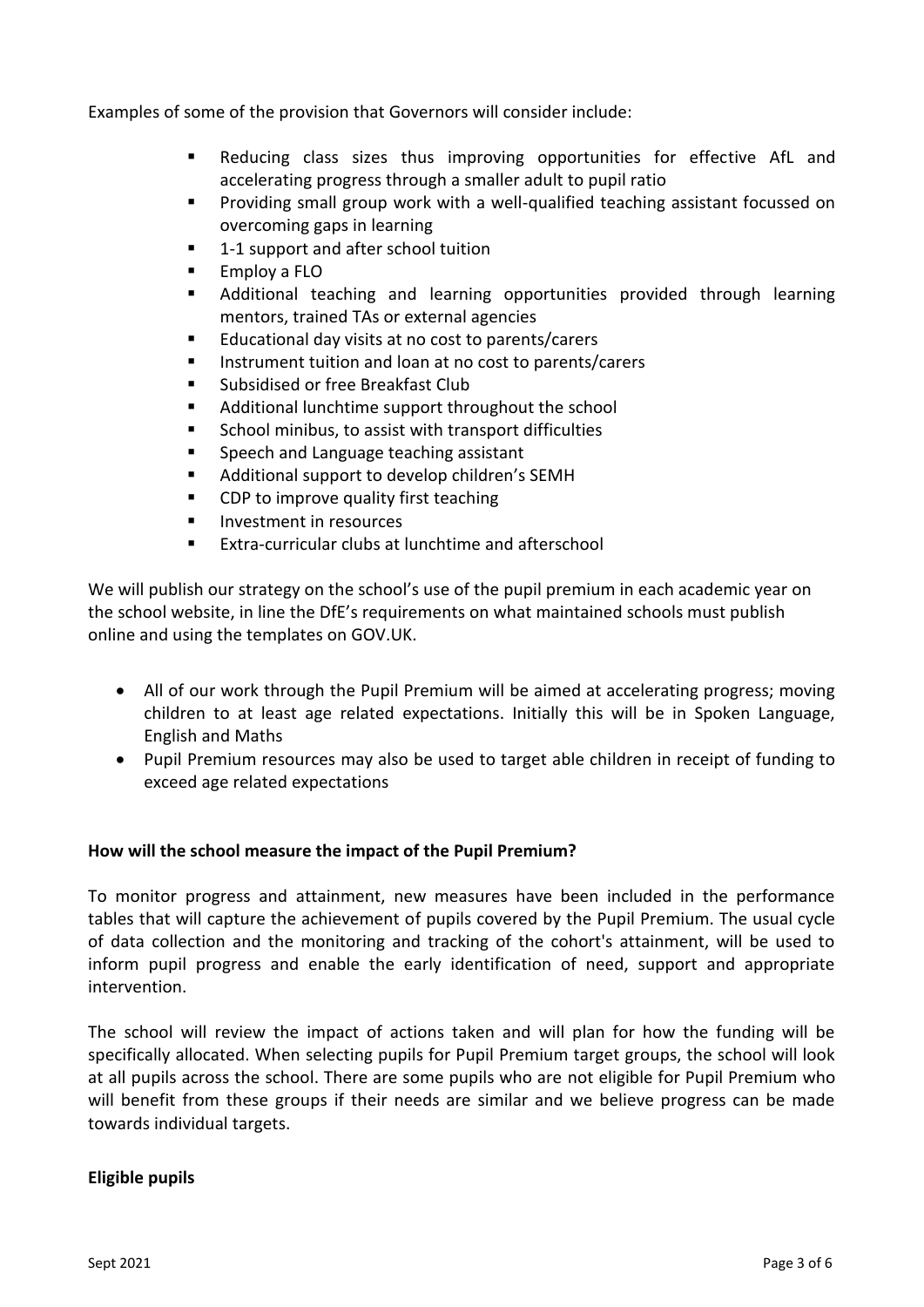The pupil premium is allocated to the school based on the number of eligible pupils inreception to year 6.

Eligible pupils fall into the categories explained below.

## **Ever 6 free school meals**

Pupils recorded in the most recent October school census who are known to have been eligible for free school meals at any point in the last 6 years (as determined by the DfE's latest conditions of grant guidance).

This includes pupils first known to be eligible for free school meals in the most recent October census.

It does not include pupils who received universal infant free school meals but would not have otherwise received free lunches.

## **Looked after children**

Pupils who are in the care of, or provided with accommodation by, a local authority in England or Wales for at least 1 day. Allocations will be provisionally based on the children looked-after data return in March of the previous year, and then confirmed in December of the current year based on the children looked-after data return in March of the current year.

## **Post-looked after children**

Pupils recorded in the most recent October census who were looked after by an English or Welsh local authority immediately before being adopted, or who left local authority care on a special guardianship order or child arrangements order.

## **Ever 6 service children**

Pupils recorded in the most recent October census:

- With a parent serving in the regular armed forces
- Who have been registered as a 'service child' in the school census at any point in the last 6 years (as determined by the DfE's latest conditions of grant guidance), including those first recorded as such in the most recent October census
- In receipt of a child pension from the Ministry of Defence because one of their parents died while serving in the armed forces

## **Roles and responsibilities**

## **Executive Headteacher and Senior Leadership Team**

The Executive headteacher and senior leadership team are responsible for:

- Keeping this policy up to date, and ensuring that it is implemented across the school
- Ensuring that all school staff are aware of their role in raising the attainment of disadvantaged pupils and supporting pupils with parents in the armed forces
- Planning pupil premium spending and keeping this under constant review, using an evidencebased approach and working with virtual school heads where appropriate
- Monitoring the attainment and progress of pupils eligible for the pupil premium to assess the impact of the school's use of the funding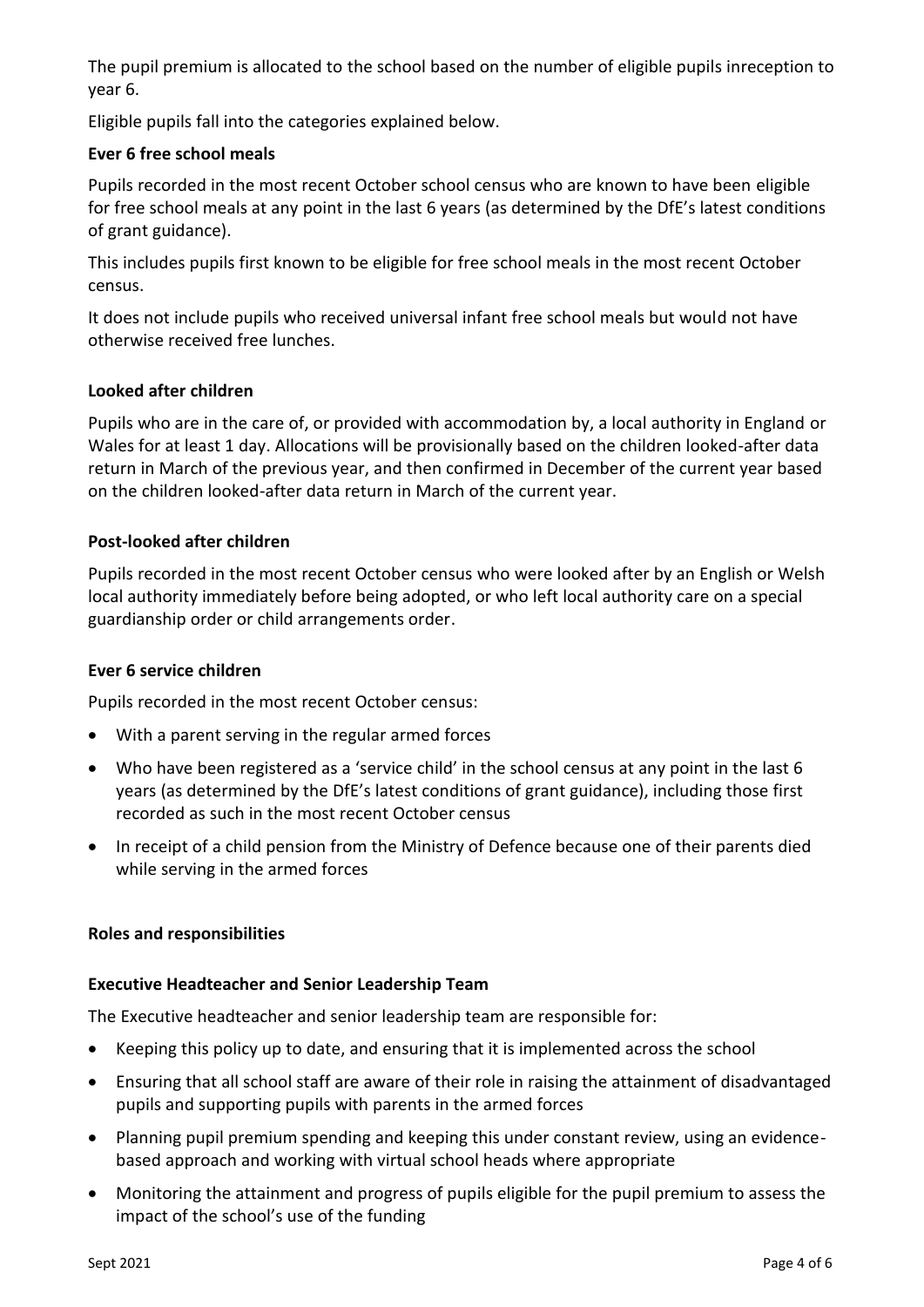- Reporting on the impact of pupil premium spending to the governing board on an ongoing basis
- Publishing the school's pupil premium strategy on the school website each academic year, as required by the DfE
- Providing relevant training for staff, as necessary, on supporting disadvantaged pupils and raising attainment

### **Governors**

The governing board is responsible for:

- Holding the SLT to account for the implementation of this policy
- Ensuring the school is using pupil premium funding appropriately, in line with the rules set out in the conditions of grant
- Monitoring the attainment and progress of pupils eligible for the pupil premium, in conjunction with the headteacher, to assess the impact and effectiveness of the school's use of the funding
- Monitoring whether the school is ensuring value for money in its use of the pupil premium
- Challenging the headteacher to use the pupil premium in the most effective way
- Setting the school's ethos and values around supporting disadvantaged members of the school community

### **Other school staff**

All school staff are responsible for:

- Implementing this policy on a day-to-day basis
- Setting high expectations for all pupils, including those eligible for the pupil premium
- Identifying pupils whose attainment is not improving in response to interventions funded by the pupil premium, and highlighting these individuals to the senior leadership team
- Sharing insights into effective practice with other school staff

#### **Virtual school heads**

- Virtual school heads are responsible for managing pupil premium funding for children looked after by a local authority, and allocating it to schools. Their responsibilities include, but are not limited to:
- Identifying the eligible looked after children and informing the local authority
- Making sure methods for allocating and spending ensure that looked after children benefit without delay
- Working with each looked after child's educational setting to put together a personal education plan, agree how pupil premium funding will be spent to the meet the need identified in this plan, and ensure the funding is spent in this way
- Demonstrating how pupil premium funding is raising the achievement of looked after children
- Virtual school heads are in charge of promoting the educational achievement of all the children looked after by the local authority they work for.